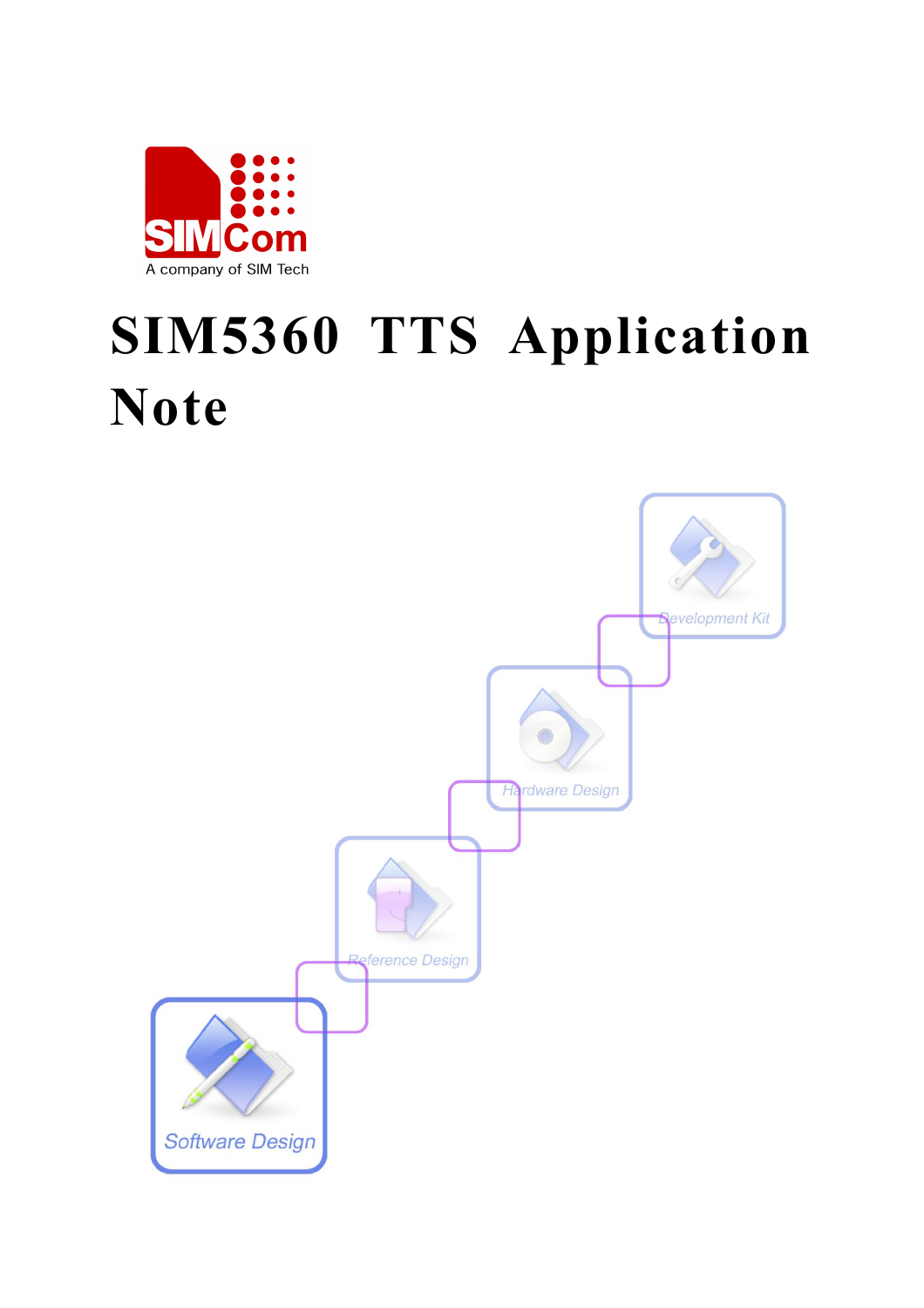

| <b>Document Title:</b> | <b>SIM5360 TTS Application Note</b> |  |
|------------------------|-------------------------------------|--|
| <b>Version:</b>        | 0.01                                |  |
| Date:                  | 2014-05-30                          |  |
| <b>Status:</b>         | Release                             |  |
| <b>Document ID:</b>    | SIM5360 TTS Application Note V0.01  |  |

#### **General Notes**

SIMCom offers this information as a service to its customers, to support application and engineering efforts that use the products designed by SIMCom. The information provided is based upon requirements specifically provided to SIMCom by the customers. SIMCom has not undertaken any independent search for additional relevant information, including any information that may be in the customer's possession. Furthermore, system validation of this product designed by SIMCom within a larger electronic system remains the responsibility of the customer or the customer's system integrator. All specifications supplied herein are subject to change.

#### **Copyright**

This document contains proprietary technical information which is the property of SIMCom Limited., copying of this document and giving it to others and the using or communication of the contents thereof, are forbidden without express authority. Offenders are liable to the payment of damages. All rights reserved in the event of grant of a patent or the registration of a utility model or design. All specification supplied herein are subject to change without notice at any time.

*Copyright © Shanghai SIMCom Wireless Solutions Ltd. 2014*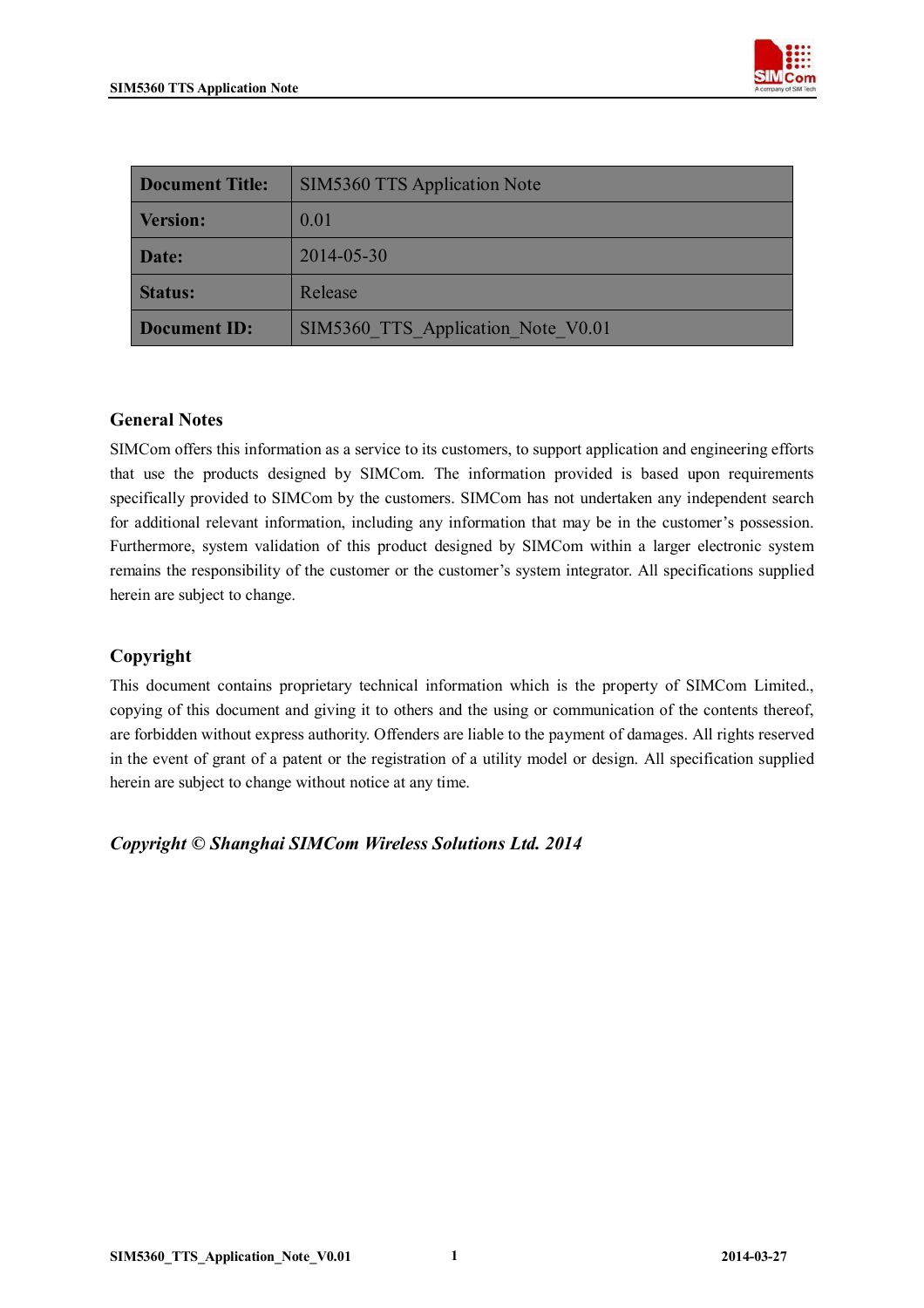

## **Version History**

|                   | Version Chapter | <b>Comments</b> |
|-------------------|-----------------|-----------------|
| V <sub>0.01</sub> | New Version     |                 |
|                   |                 |                 |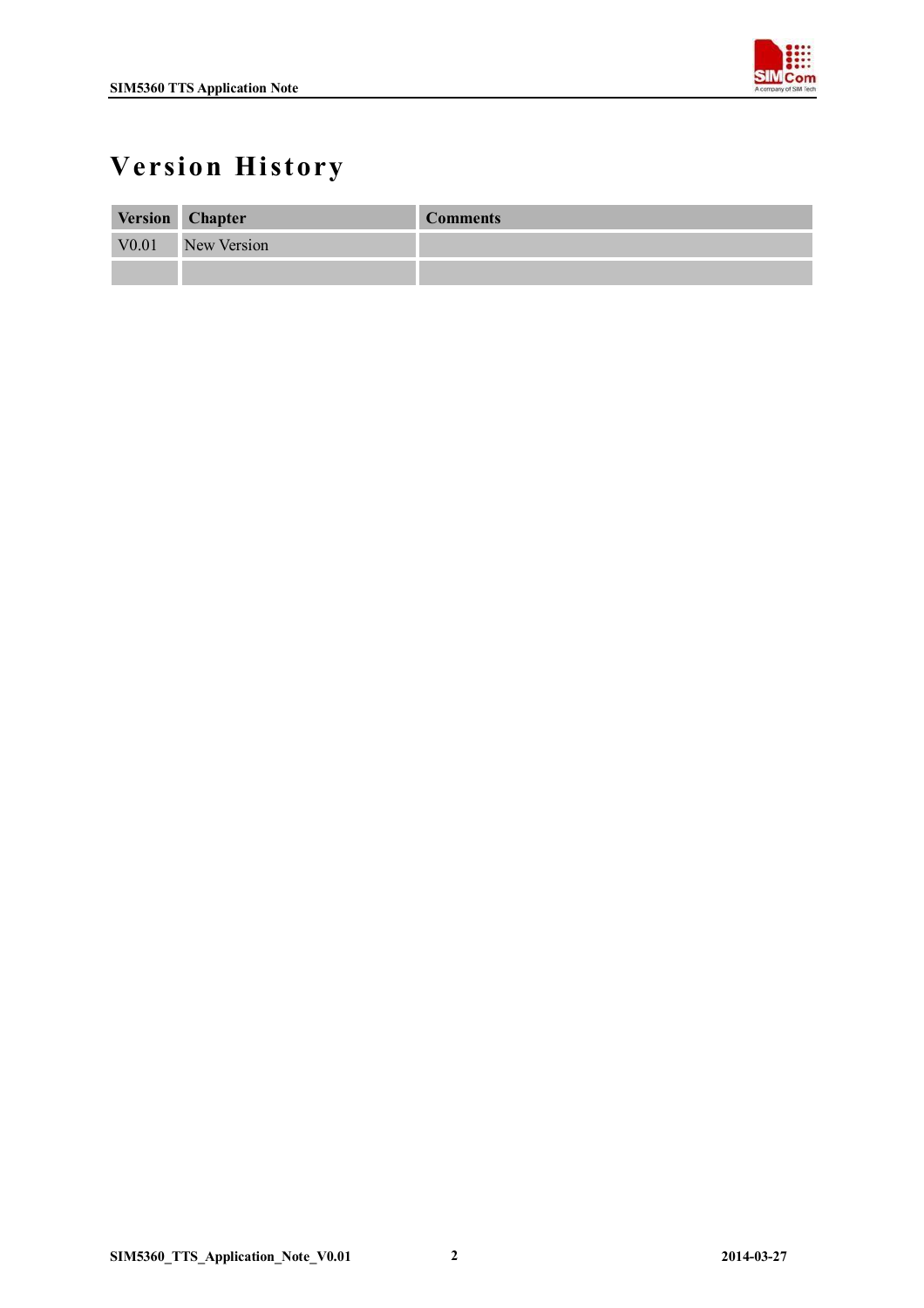

## Contents

| 2. |  |
|----|--|
|    |  |
|    |  |
|    |  |
|    |  |
|    |  |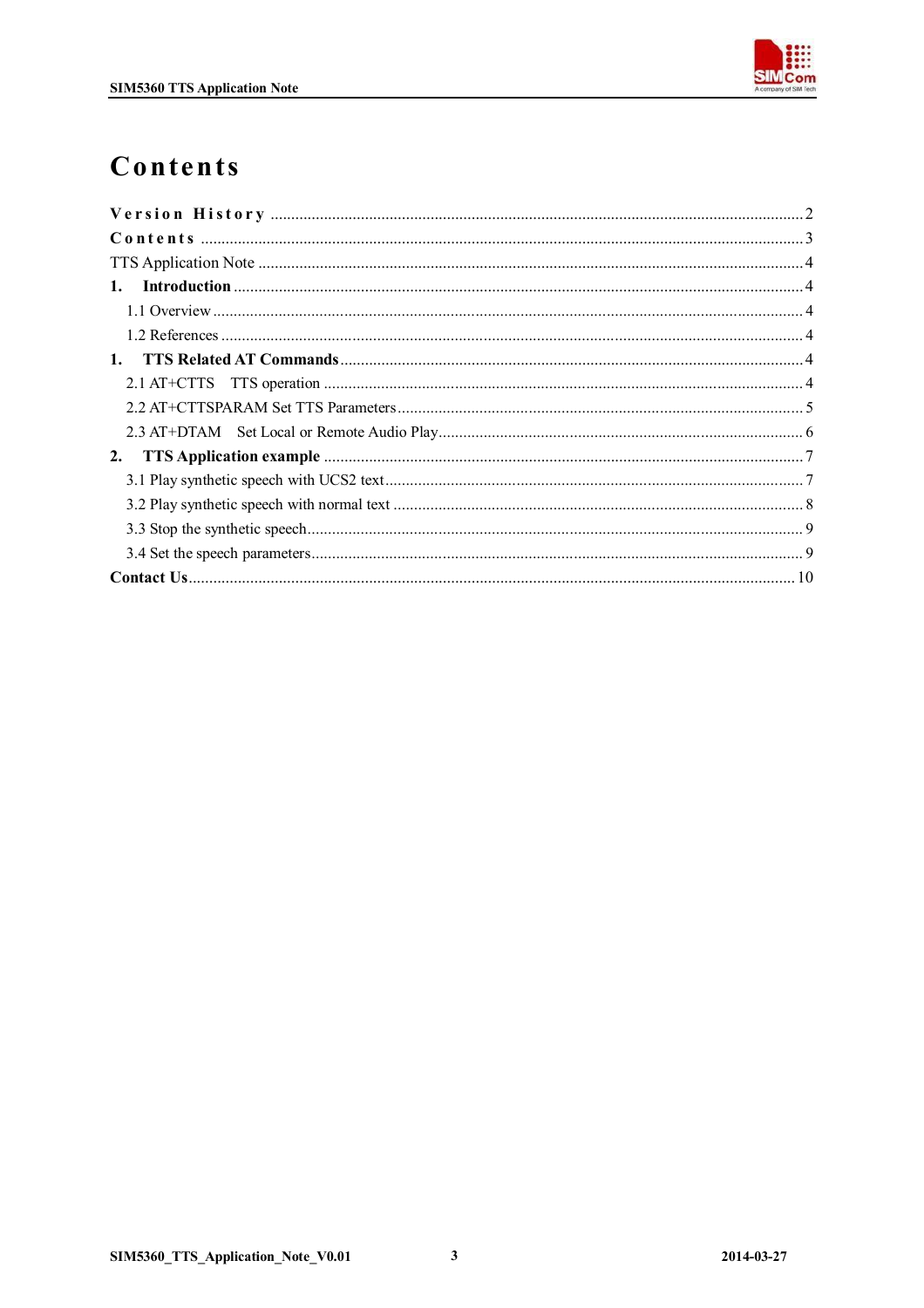

#### **TTS Application Note**

# **1. Introduction**

#### **1.1 Overview**

This document gives the usage of SIM5360 TTS functions. User can get useful information about the SIM5360 TTS functions quickly through this document.

The TTS functions are provided in AT command format, and they are designed for customers to design their TTS applications easily. User can access these TTS AT commands through UART/ USB interface which communicates with SIM5360 module.

#### **1.2 References**

The present document is based on the following documents:

[1] SIMCOM\_SIM5360\_ATC\_EN\_V0.08.doc.

## **1. TTS Related AT Commands**

Below is the TTS associated with AT commands. Related.

| <b>Command</b> | <b>Description</b> |
|----------------|--------------------|
| AT+CTTS        | TTS opteration     |
| AT+CTTSPARAM   | Set TTS parameters |

#### **2.1 AT+CTTS TTS operation**

| <b>AT+CTTS</b> TTS Operation |
|------------------------------|
| Response                     |
|                              |
| OK                           |
| No parameter                 |
| Response                     |
| $+CTTS: \leq status>$        |
|                              |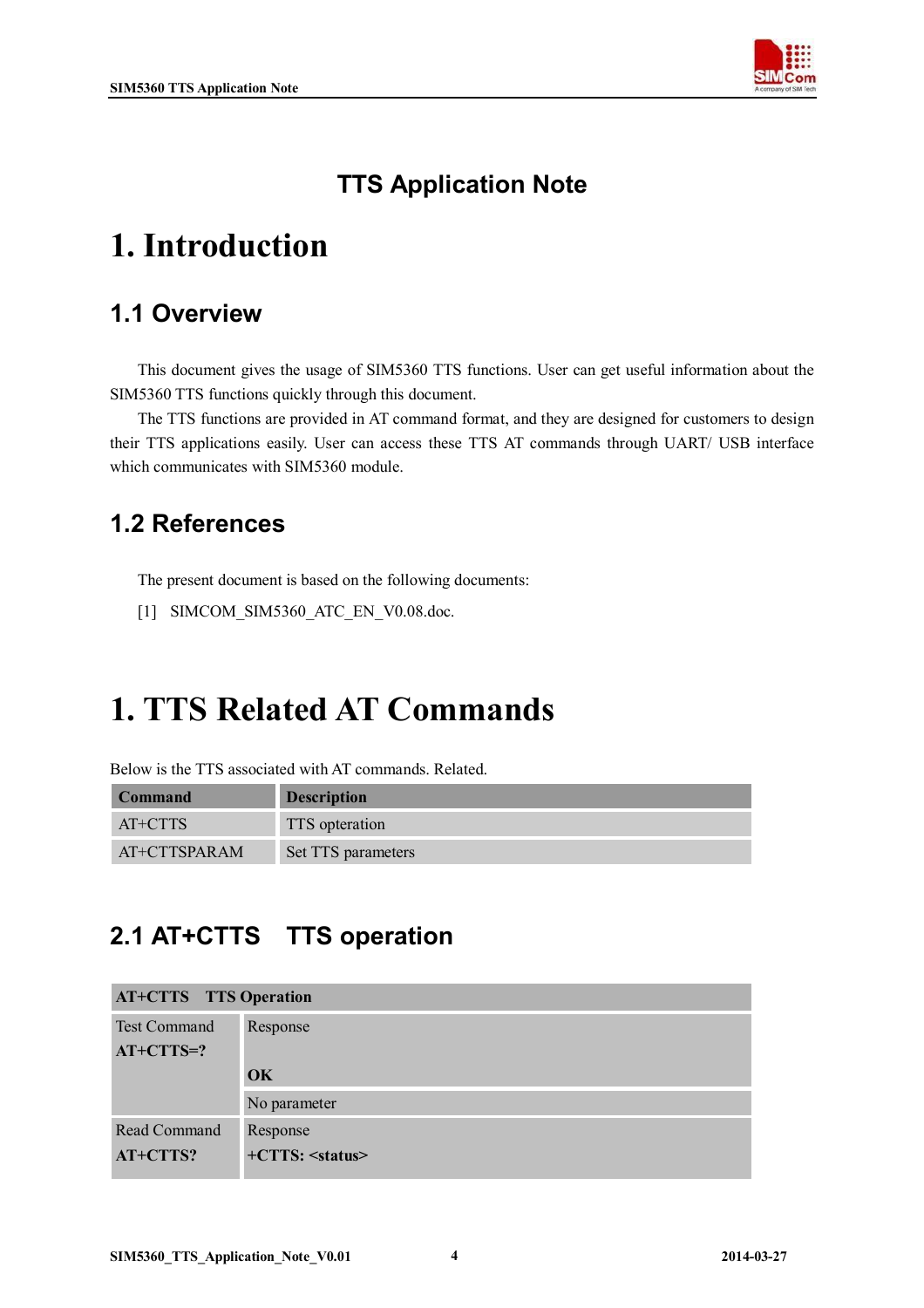

|                    | OK                                                                                                       |  |  |
|--------------------|----------------------------------------------------------------------------------------------------------|--|--|
|                    | Parameter<br>$<$ status $>$<br><b>Idle</b> status<br>$\Omega$                                            |  |  |
|                    | 1<br>Play status                                                                                         |  |  |
| Write Command      | Response                                                                                                 |  |  |
| $AT+CTTS=mo$       | If $\leq$ mode $\geq$ is 0, return:                                                                      |  |  |
| de>, <text></text> | OK                                                                                                       |  |  |
|                    | If $\leq$ mode $\geq$ is 1 or 2, return:<br><b>OK</b>                                                    |  |  |
|                    | $+CTTS:0$<br>//speech synth and play end                                                                 |  |  |
|                    | If error is related to MS functionality, response:                                                       |  |  |
|                    | +CME ERROR: <err></err>                                                                                  |  |  |
|                    | Parameter                                                                                                |  |  |
|                    | $mode$                                                                                                   |  |  |
|                    | Stop the speech synth and play<br>$\overline{0}$                                                         |  |  |
|                    | Start to synth and play, <text> is in UCS2 coding format.<br/><math>\mathbf{1}</math></text>             |  |  |
|                    | $\overline{2}$<br>Start to synth and play, <text> is in ASCII coding format,</text>                      |  |  |
|                    | Chinese text is in GBK coding format                                                                     |  |  |
|                    | The text which is synthetized to speed to be played, maximum<br>$<$ text $>$<br>data length is 250 bytes |  |  |
| Reference          | Note                                                                                                     |  |  |

### **2.2 AT+CTTSPARAM Set TTS Parameters**

| <b>AT+CTTSPARAM</b> Set TTS Parameters |                                                                                                          |
|----------------------------------------|----------------------------------------------------------------------------------------------------------|
| <b>Test Command</b>                    | Response                                                                                                 |
| <b>AT+CTTSPARAM</b>                    | +CTTSPARAM: $(0-2)$ , $(0-3)$ , $(0-3)$ , $(0-2)$ , $(0-2)$                                              |
| $=$ ?                                  |                                                                                                          |
|                                        | $\alpha$                                                                                                 |
|                                        | No parameter                                                                                             |
| Read Command                           | Response                                                                                                 |
| <b>AT+CTTSPARAM</b>                    | +CTTS: <volume>,<sysvolume>,<digitmode>,<pitch>,<speed></speed></pitch></digitmode></sysvolume></volume> |
| ?                                      | OK                                                                                                       |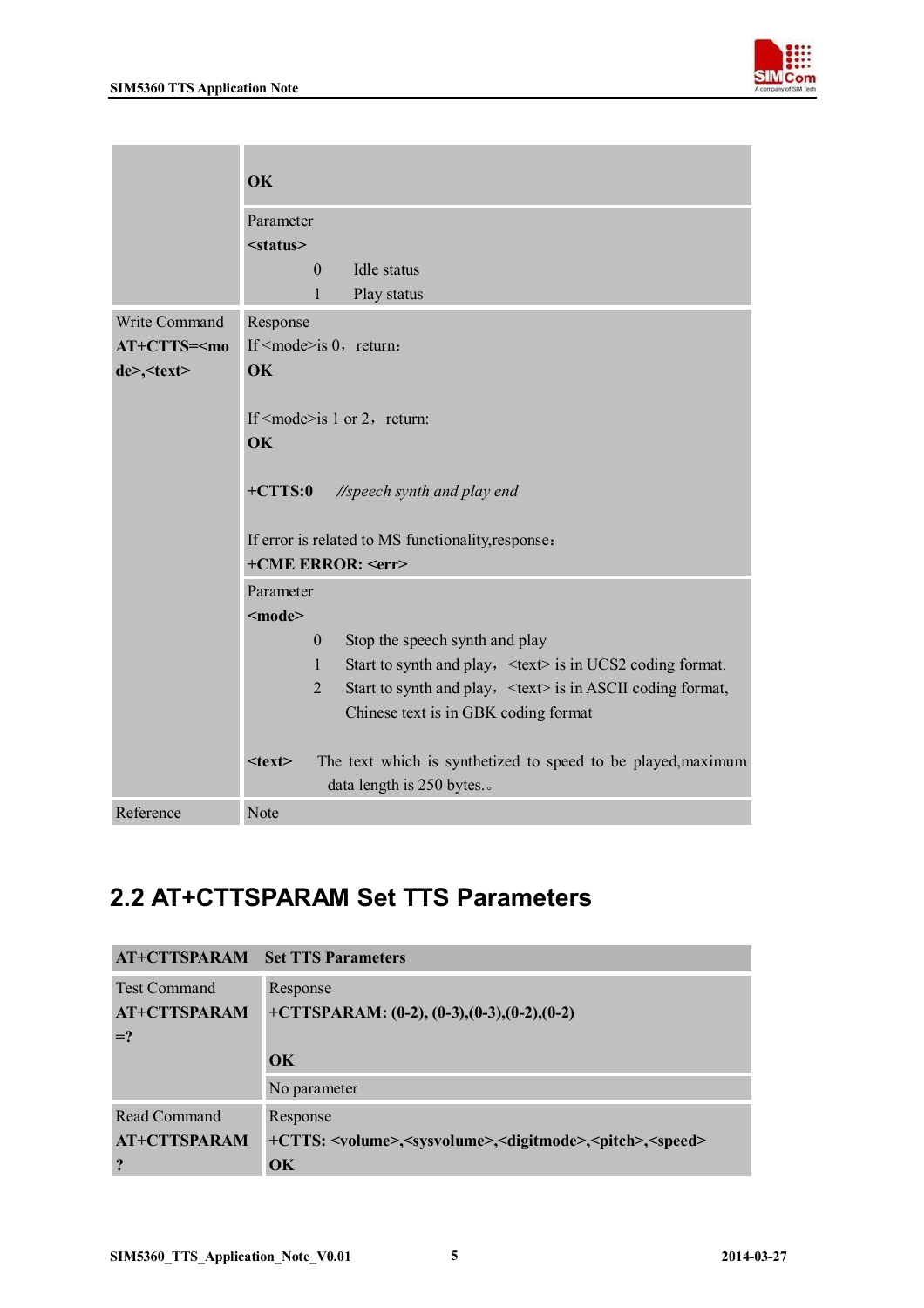

| Write Command                                                                | Response                                                |                                                               |  |
|------------------------------------------------------------------------------|---------------------------------------------------------|---------------------------------------------------------------|--|
| <b>AT+ CTTSPARAM</b>                                                         |                                                         |                                                               |  |
| = <volume>[,<sysvol< th=""><th colspan="3"><b>OK</b></th></sysvol<></volume> | <b>OK</b>                                               |                                                               |  |
| ume>[, <digitmode>[</digitmode>                                              |                                                         |                                                               |  |
| \,\frac{\left{\math\$\right],\eff{\speed}\]],                                | If error is related to MS functionality, response:      |                                                               |  |
|                                                                              | +CME ERROR: <err></err>                                 |                                                               |  |
|                                                                              | Parameter                                               |                                                               |  |
|                                                                              | <volume></volume>                                       | $0 - 2$<br>TTS Speech Volume,                                 |  |
|                                                                              |                                                         | The mix volume<br>$\theta$                                    |  |
|                                                                              |                                                         | $\mathbf{1}$<br>The normal volume                             |  |
|                                                                              |                                                         | $\overline{2}$<br>The max volume                              |  |
|                                                                              |                                                         | < sysvolume> The module system volume,<br>$0 - 3$             |  |
|                                                                              |                                                         | The mix system volume<br>$\boldsymbol{0}$                     |  |
|                                                                              |                                                         | 1<br>The small system volume                                  |  |
|                                                                              |                                                         | $\overline{2}$<br>The normal system volume                    |  |
|                                                                              |                                                         | $\overline{3}$<br>The max system volume                       |  |
|                                                                              | <digitmode><br/><math>\boldsymbol{0}</math></digitmode> | The digit read mode 0-3                                       |  |
|                                                                              |                                                         | Auto read digit based on number rule first.                   |  |
|                                                                              |                                                         | $\mathbf{1}$<br>Auto read digit bases on telegram rule first. |  |
|                                                                              |                                                         | $\overline{2}$<br>Read digit based on telegram rule.          |  |
|                                                                              |                                                         | $\overline{3}$<br>Read digit based on number rule.            |  |
|                                                                              | <pitch></pitch>                                         | The voice tone<br>$0 - 2$                                     |  |
|                                                                              |                                                         | $\theta$<br>The mix voice tone.                               |  |
|                                                                              |                                                         | The normal voice tone.<br>$\mathbf{1}$                        |  |
|                                                                              |                                                         | $\overline{2}$<br>The max voice tone.                         |  |
|                                                                              |                                                         |                                                               |  |
|                                                                              | $<$ speed $>$                                           | The voice speed 0-2<br>$\boldsymbol{0}$<br>The mix speed      |  |
|                                                                              |                                                         | $\mathbf{1}$<br>The normal speed                              |  |
|                                                                              |                                                         | $\overline{2}$<br>The max speed                               |  |
|                                                                              |                                                         |                                                               |  |
| Reference                                                                    | Note                                                    |                                                               |  |

## **2.3 AT+DTAM Set Local or Remote Audio Play**

|              | <b>AT+DTAM</b> Set Local or Remote Audio Play |
|--------------|-----------------------------------------------|
| Read Command | Response                                      |
| AT+DTAM?     | $+CTTS: \leq mode$                            |
|              |                                               |
|              | OK                                            |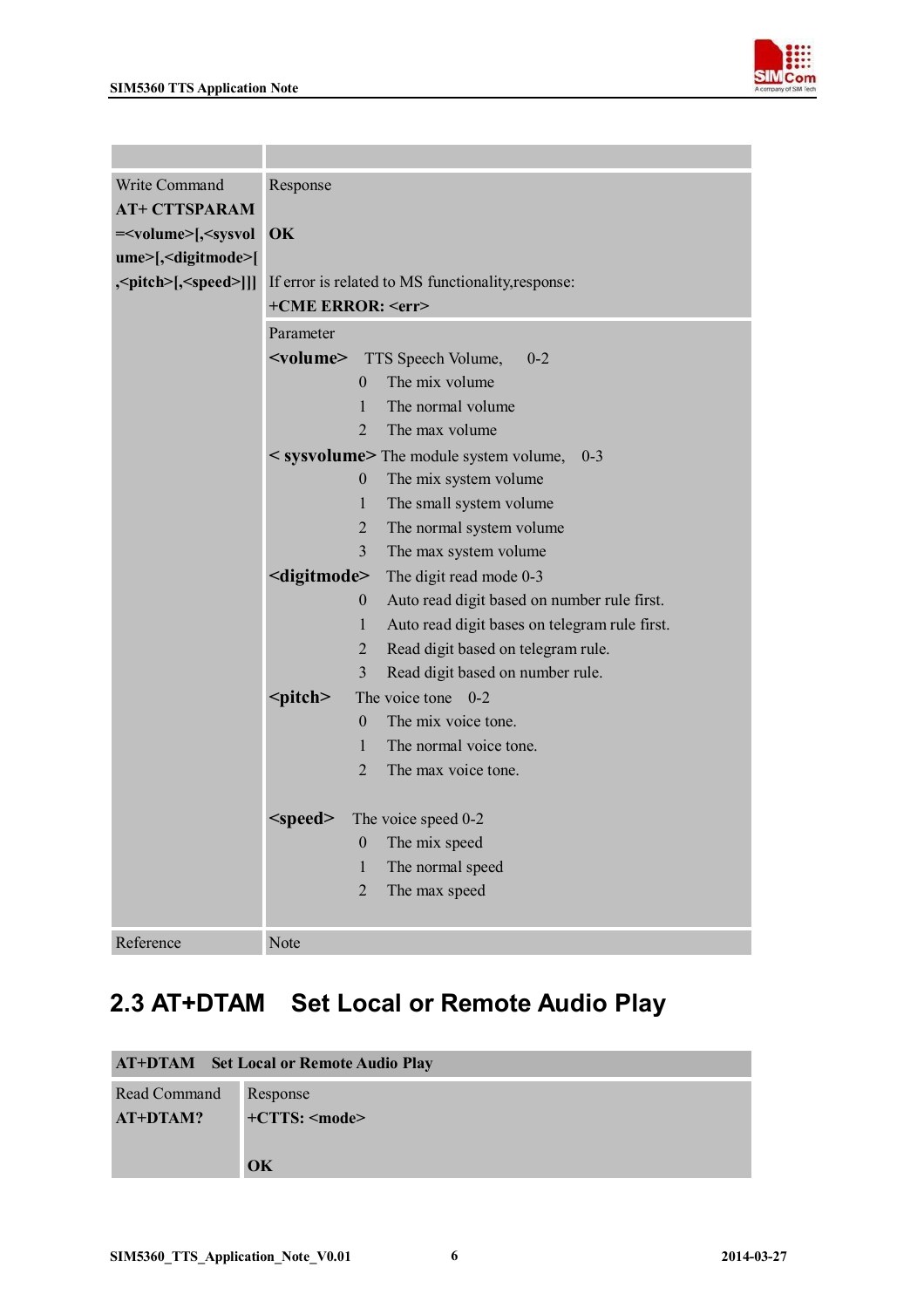

|                                      | Parameter<br>See Write Command                                                                      |  |  |
|--------------------------------------|-----------------------------------------------------------------------------------------------------|--|--|
| Write Command<br>$AT+DTAM=mo$<br>de> | Response<br>$\overline{\text{OK}}$                                                                  |  |  |
|                                      | Parameter<br>$mode$<br>Play audo locally (Default value)<br>$\mathbf{0}$<br>Play audo remotely<br>1 |  |  |
| Reference                            | Note                                                                                                |  |  |

# **2. TTS Application example**

Below is the TTS associated with application examples

### **3.1 Play synthetic speech with UCS2 text**

| $AT+DTAM=0$                                          | //play audio locally.                                                                                                                                                                              |
|------------------------------------------------------|----------------------------------------------------------------------------------------------------------------------------------------------------------------------------------------------------|
| AT+CTTS=1,"6B228FCE4F7F75288BED97F3540862107CFB7EDF" | $\sqrt{5}$ //note:txt UCS2 coding<br>format.                                                                                                                                                       |
| OK.<br>$+CTTS:0$                                     | //note:speech synthetic<br>successful, the tts voice<br>will play with the<br>current channel.<br>//note:Speech played<br>over,User need s to<br>waiting this response to<br>play the next speech! |
| $AT+DTAM=1$                                          | //play audio remotely.                                                                                                                                                                             |
| AT+CTTS=1,"6B228FCE4F7F75288BED97F3540862107CFB7EDF" | $\sqrt{m}$ <i>hote:txt</i> UCS2 coding<br>format.                                                                                                                                                  |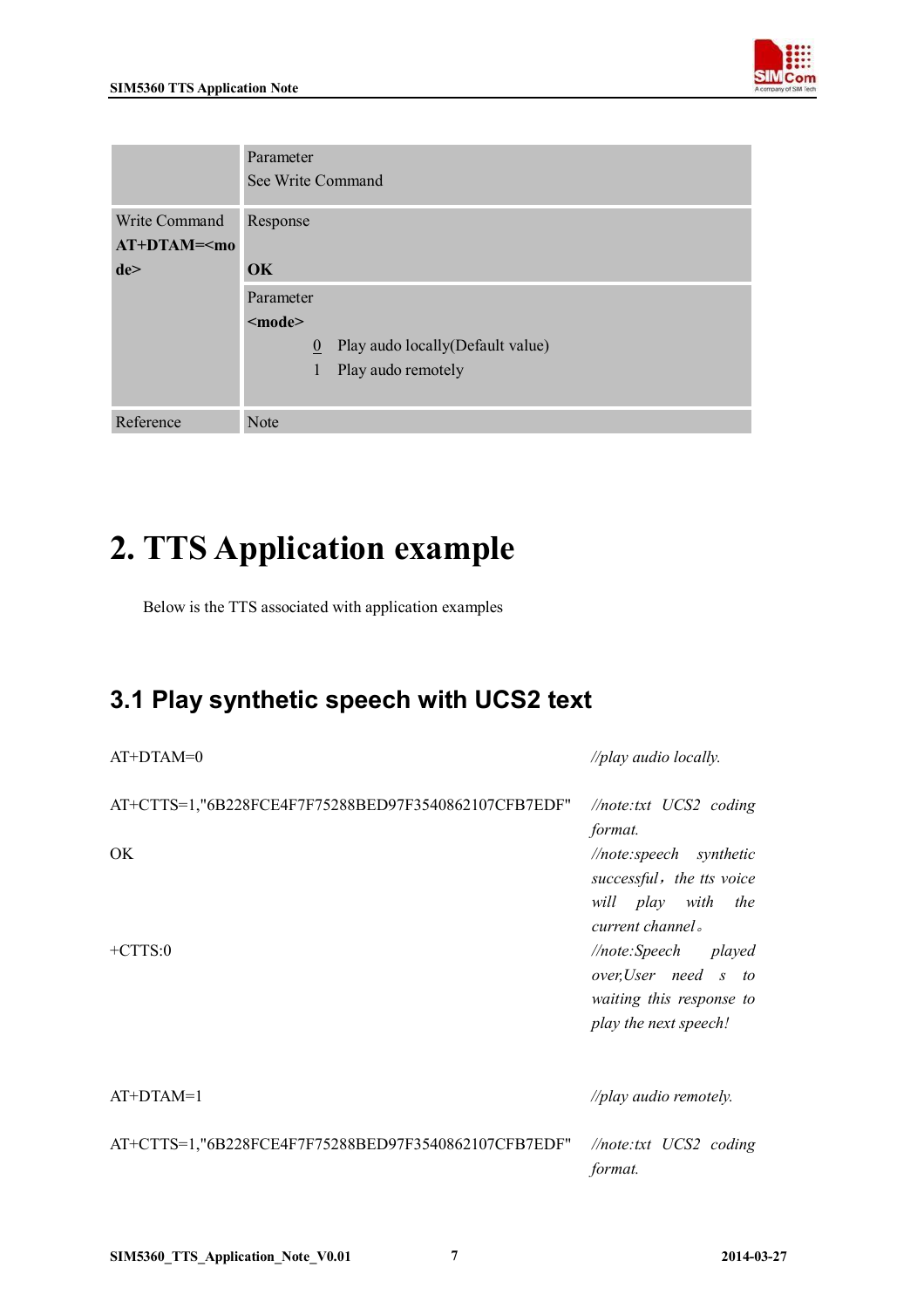

OK *//note:speech synthetic successful,the tts voice will play with the current channel。* +CTTS:0 *//note:Speech played over,User need s to waiting this response to play the next speech!*

#### **3.2 Play synthetic speech with normal text**

AT+DTAM=0 *//play audio locally.*

| AT+CTTS=1,"hello, 欢迎使用语音合成系统"<br><b>OK</b><br>$+CTTS:0$ | $\sqrt{5}$ //note:txt ASIIC coding<br>format, chinese is GBK<br>coding format.<br>//note:speech synthetic<br>successful, the tts voice<br>will play with the<br>current channel.<br>//note:Speech played |
|---------------------------------------------------------|----------------------------------------------------------------------------------------------------------------------------------------------------------------------------------------------------------|
|                                                         | over,User need s to<br>waiting this response to<br>play the next speech!                                                                                                                                 |
| $AT+DTAM=1$                                             | //play audio remotely.                                                                                                                                                                                   |
| AT+CTTS=1,"hello, 欢迎使用语音合成系统"                           | //note:txt ASIIC coding<br>format, chinese is GBK<br>coding format.                                                                                                                                      |
| OK                                                      | //note:speech synthetic<br>successful, the tts voice<br>will play with<br>the<br>current channel.                                                                                                        |
| $+CTTS:0$                                               | //note:Speech played<br>over,User need s to<br>waiting this response to<br>play the next speech!                                                                                                         |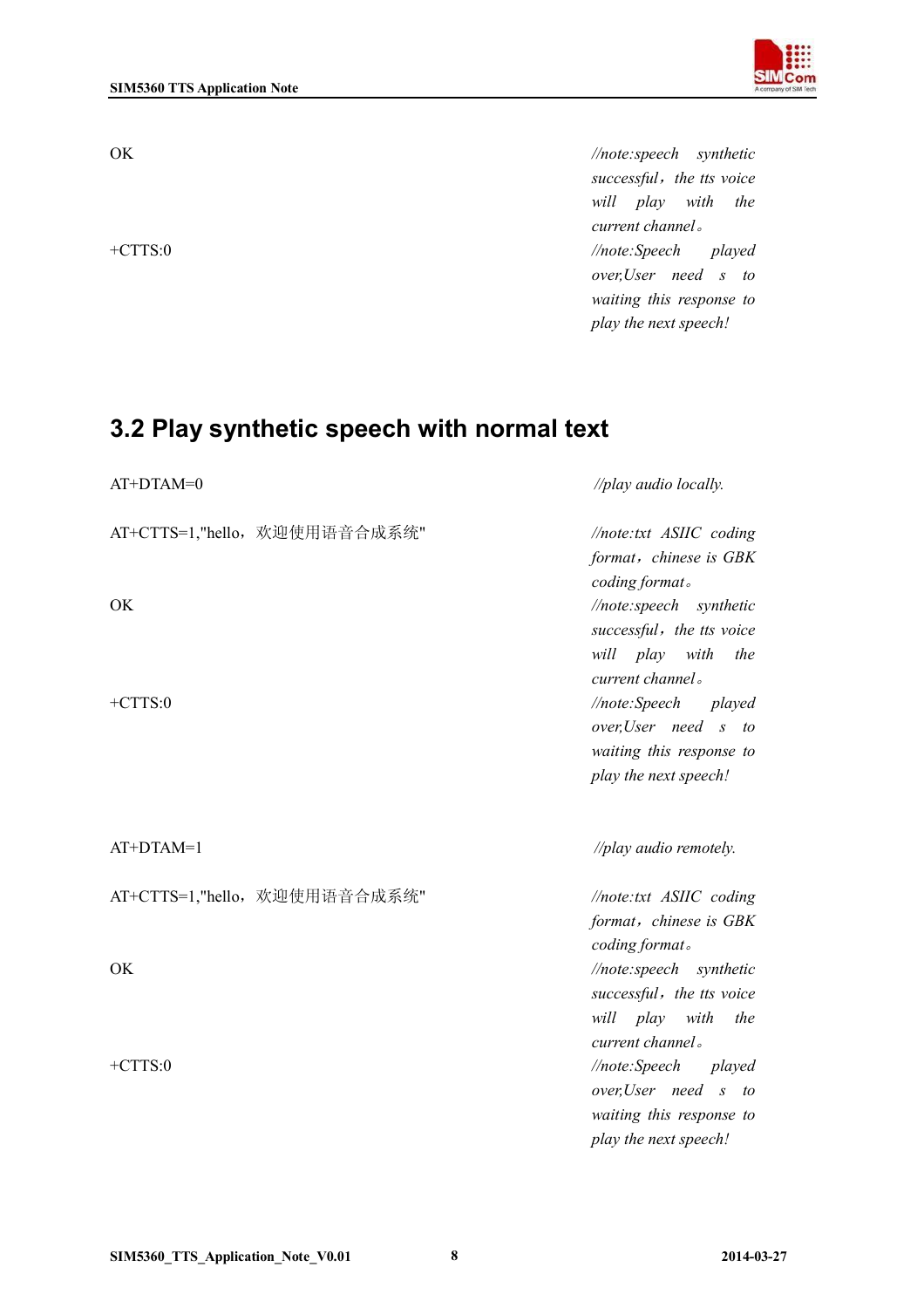

#### **3.3 Stop the synthetic speech**

AT+CTTS=0 *//note:stop playing synthetic speech.* OK *//note:synthetic speech.is successful end*

#### **3.4 Set the speech parameters**

AT+CTTSPARAM=1,3,0,1,1 *//note:set the speech* 

*parameters* OK *//note:set the successful for parameter.*